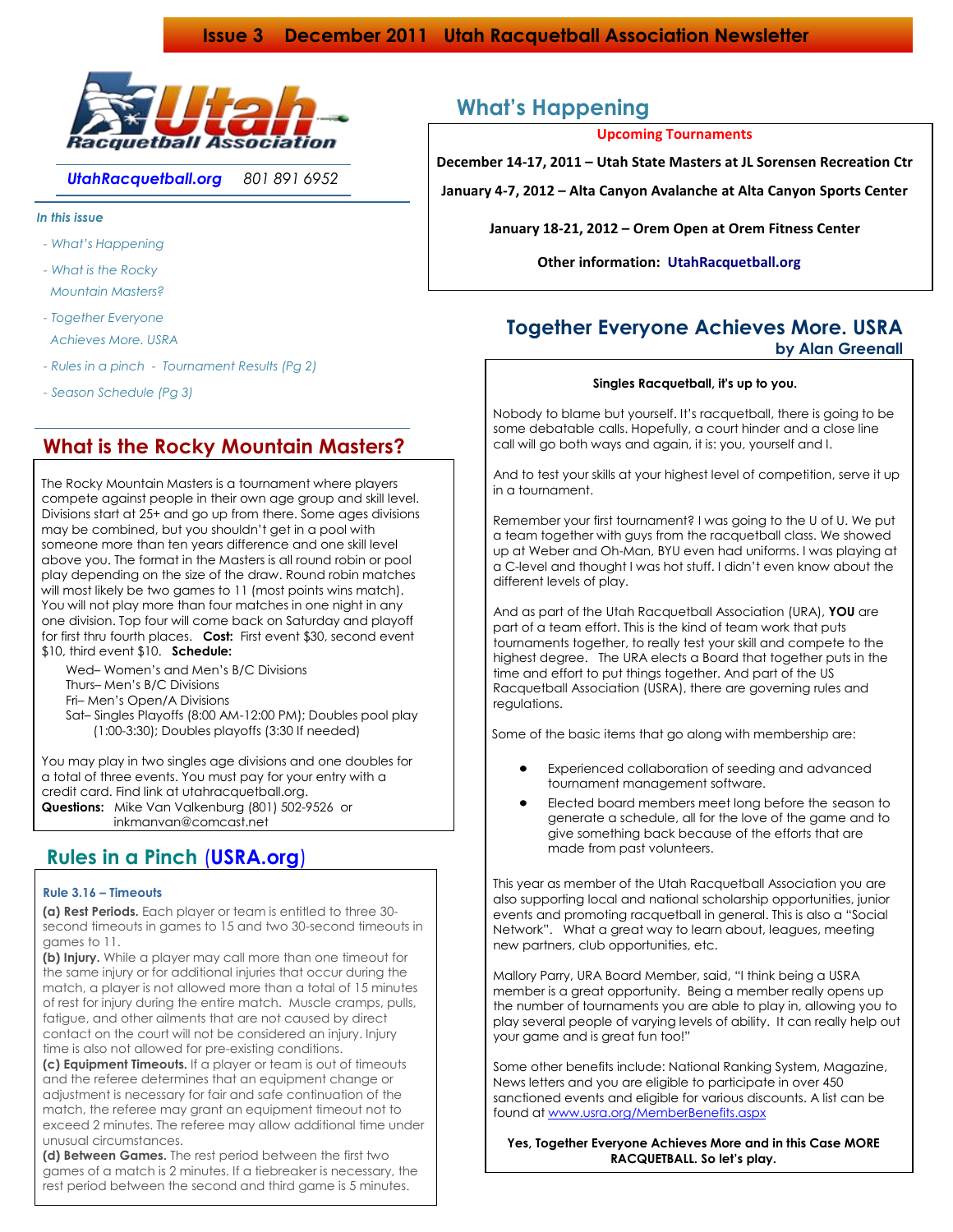## **October & November Tournament Results Congratulations**

#### **Jordan Valley Fall Out October 12-15, 2011 Jordan Valley Athletic Club**

Men's Open – Anthony Montanez def Scott Burr

Men's Elite – Joseph Blank def Peter Wrigley

Women's Open – Katherine Affeltranger def Erika Rand

Men's A – Jared Clawson def Mark Allen

Women's A/B – Staci Christensen def Amy Morby

- Men's B Adam Wyatt def John Robison
- Men's C Joseph Holdaway def Adrian Arias
- Men's Open Doubles Cole Burr & Joseph Blank def Anthony Martin & Randy Martin
- Mixed Doubles Upper Susan Miller & Garret Gilmore def Erika Rand & Ben Rand
- Men's A/B Doubles Tyson Soffe & Rendy Sprague def Mark Allen & Perry Allen

#### **Utah State Doubles Tournament November 2-5, 2011 Marv Jensen Recreation Center**

Men's Open Doubles – Cole Burr & Joseph Blank def Devan Van Valkenburg & Jesse Van Valkenburg

- Men's A Doubles Adam Wyatt & Terry Petrie def Jim Ward & Randy Strong
- Women's Open/A Doubles Erika Rand & Loretta Peterson def Pam Martin & Stephanie Barton
- Mixed Doubles Valerie Draper & Paul Snyder def Staci Christensen & Anthony Montanez
- Men's B/C Doubles Greg Arnson & Trevor Manning def Jason Lund & Jared Daniels
- Men's 35+Open KC Tubbs & Steve Bohman (1st) James Derrickson & Eric Fry (2nd)
- Men's 35+Intermediate Greg Arnson & Trevor Manning (1st) Adrian Dezham & Nephi Tauteoli (2nd)

#### **University of Utah Open October 26-29, 2011 University of Utah**

Men's Open – Anthony Martin def Andrew Gale

Women's Open – Loretta Peterson (1st) Susan Miller (2nd)

Men's A – Adam Wyatt def Marcelo Garcia

Men's B – Marcelo Garcia def Wilber Cerna

Men's C - Trev Umble (1st) Lery Miza (2nd)

#### **Mullett Hoover Tournament November 16-19, 2011 Orem Fitness Center**

Men's Open – Cole Burr (1st) Joseph Blank (2nd)

Women's Open – Loretta Peterson (1st) Katherine Affeltranger (2nd)

Men's A – Patrick Harris def Kyle Clayson

Men's B – Richard Howell def Trevor Manning

Women's B - Sarah Ingalls (1st) Katie Schmoldt (2nd)

Men's C/D – Cole Bertelsen def Rick Bertelsen

Men's A/B Doubles – Kyle Clayson & Matthew Orton (1st) Greg Arnson & Trevor Manning (2nd)